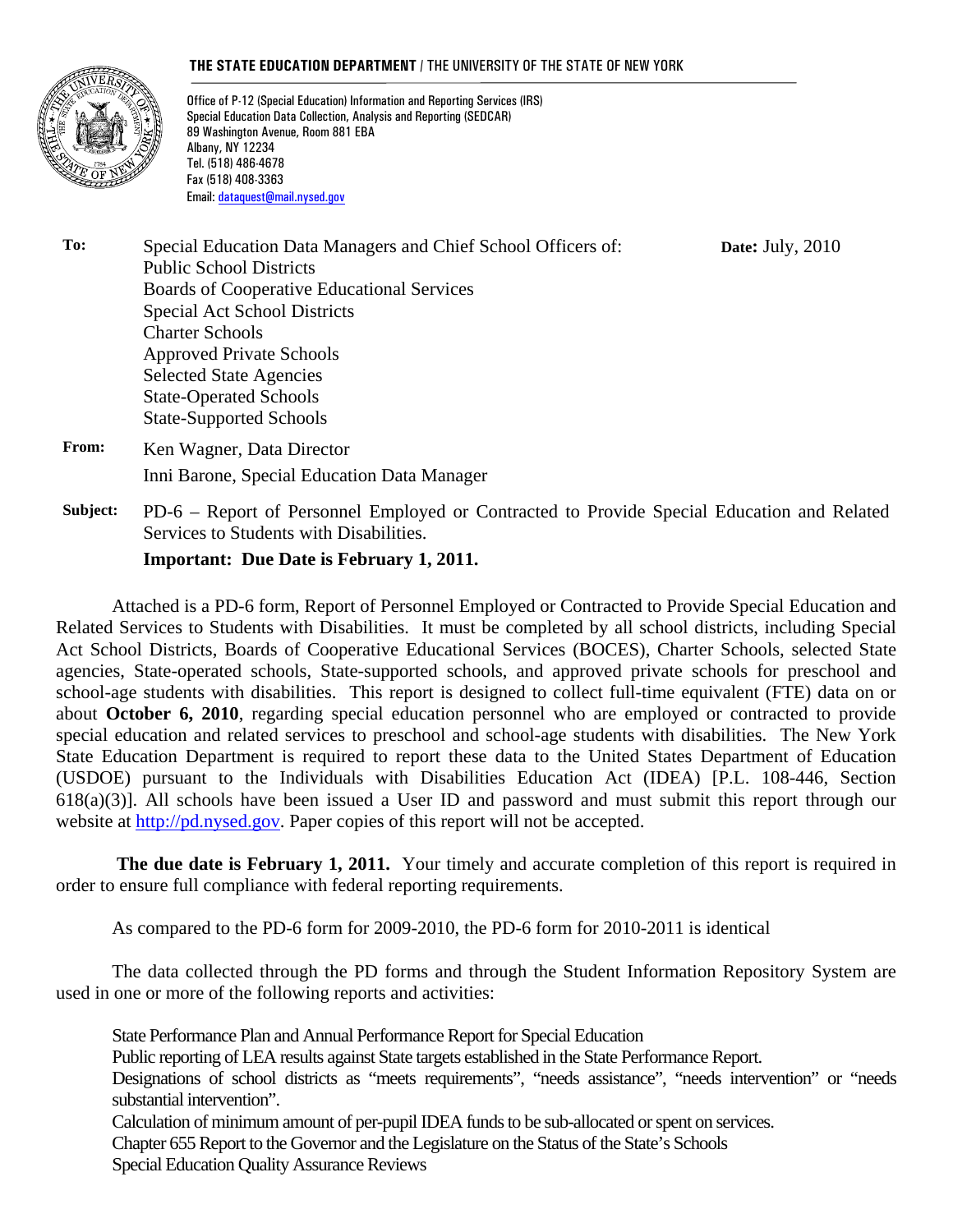School District Report Cards Calculations to identify instances of possible race/ethnicity disproportionality Re-direct IDEA funds for Coordinated Early Intervening Services Other reports required by State or federal statutes Evaluation of programs and policies

If you have any questions or are in need of assistance in completing this report, please contact the SEDCAR Unit by using the contact information provided in the letterhead.

Attachment

Cc: Rebecca Cort James DeLorenzo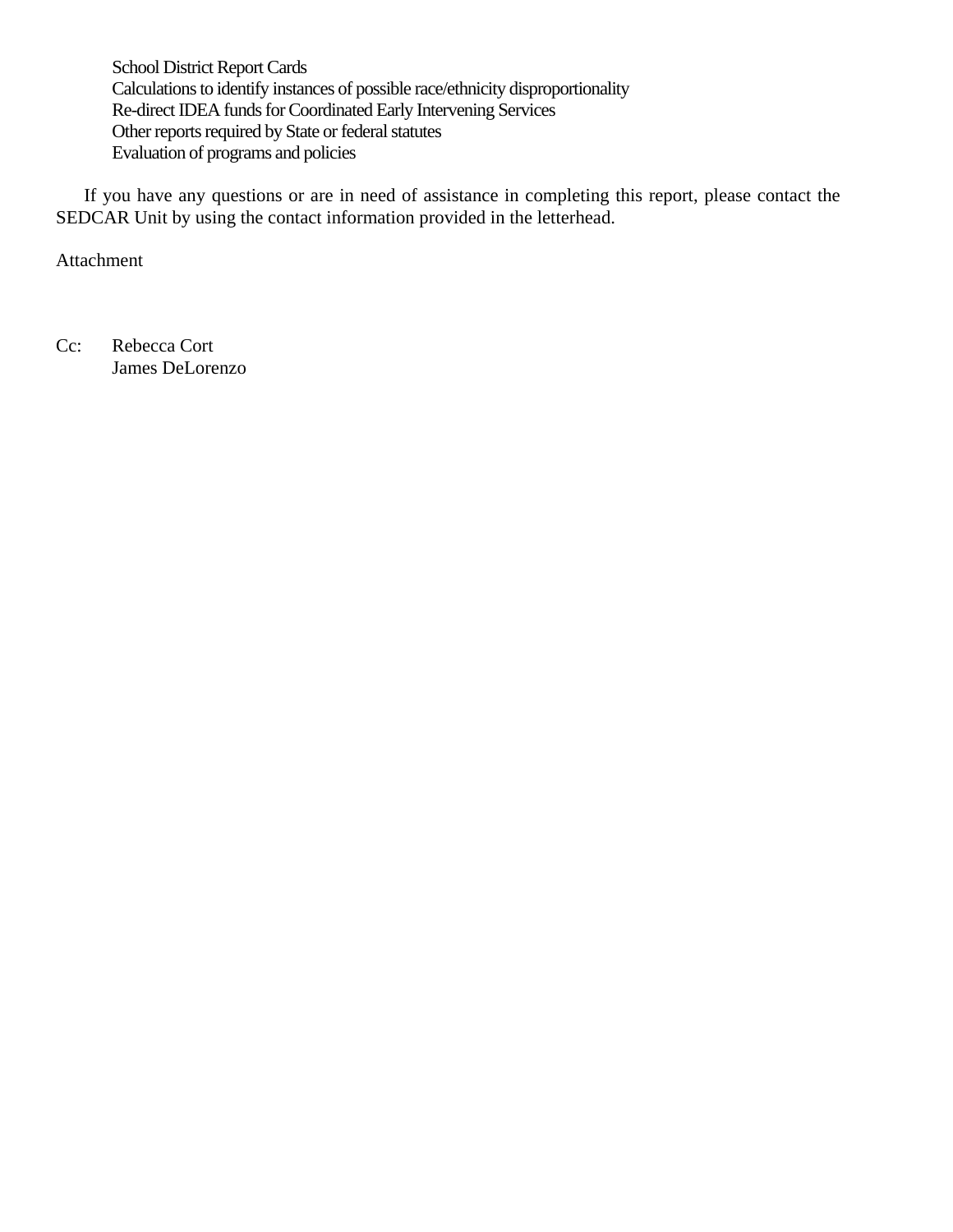# **PD-6 – Report of Personnel Employed or Contracted to Provide Special Education and Related Services to Students with Disabilities**

| <b>General</b><br><b>Instructions:</b> | 1. | This report must be submitted through the web based PD data system website at<br>$\frac{http://pd.nysed.gov}{}$ by February 1, 2011. Paper copies of this form will not be<br>accepted.                                                                                                                                                                                                                                                                                                                                                                                                                                                                                                                                                                              |
|----------------------------------------|----|----------------------------------------------------------------------------------------------------------------------------------------------------------------------------------------------------------------------------------------------------------------------------------------------------------------------------------------------------------------------------------------------------------------------------------------------------------------------------------------------------------------------------------------------------------------------------------------------------------------------------------------------------------------------------------------------------------------------------------------------------------------------|
|                                        |    | 2. To submit the report, the PD Contact Person for the school district or other<br>educational program should log into the PD Data System, select "PD Forms" from<br>the 2010-2011 drop down menu, and then select "Submit PD 6 Data." The data is<br>entered by selecting the "Data Entry" link that is on the "PD 6 Table of Contents"<br>page and manually entering the data on this page. The data is saved/submitted by<br>clicking the "Click here to save and submit your data" button that is at the bottom<br>of the "Data Entry" page.                                                                                                                                                                                                                     |
|                                        |    | 3. School districts and other educational programs must certify their data once they<br>are complete and accurate. The data is certified by clicking on the "Click here to<br>view and certify your data" button on the PD 6 Table of Contents Page, scrolling to<br>the bottom of this page, and clicking on the "Click Here to Confirm Your Data"<br>button. After clicking this button, the school district or educational program will be<br>directed to a confirmation page. The final step to certify the PD 6 data is to click<br>on the "YES- Confirm Data" button on this page. If your school district or other<br>educational program does not employ any requested special education personnel on<br>or about October 6, 2010, you must certify "0" data |
|                                        |    | 4. Retain one copy (and supporting documentation) in your district/school/agency for<br>reference and audit purposes. The required retention period ends June 30, 2018.                                                                                                                                                                                                                                                                                                                                                                                                                                                                                                                                                                                              |
|                                        |    | 5. Carefully read the Instructions and Definitions on the following pages.                                                                                                                                                                                                                                                                                                                                                                                                                                                                                                                                                                                                                                                                                           |
|                                        |    | 6. If you have questions about this report, please call (518) 486-4678, or e-mail your<br>questions to dataquest@mail.nysed.gov.                                                                                                                                                                                                                                                                                                                                                                                                                                                                                                                                                                                                                                     |

#### **Instructions and Definitions for completing the PD-6 Report**

- 1. The data entered in this report should reflect special education personnel information on or about **October 6, 2010.** This report must be submitted to the State Education Department through our website at http://pd.nysed.gov Paper copies of this report will not be accepted.
- 2. Complete Sections A and C for teachers, paraprofessionals and related services personnel who serve preschool students with disabilities and Sections B and C for teachers, paraprofessional and related services personnel who serve school-age students with disabilities.
- 3. Report information for requested personnel titles who were employed or directly contracted with, to provide special education services to students with disabilities, ages 3-21. (In almost all cases, these are the personnel to whom the district/school/agency issues paychecks.) **Please note that all BOCES special education personnel should only be reported by the BOCES, even though school districts contract with BOCES. Also, all staff of approved special education programs should be reported**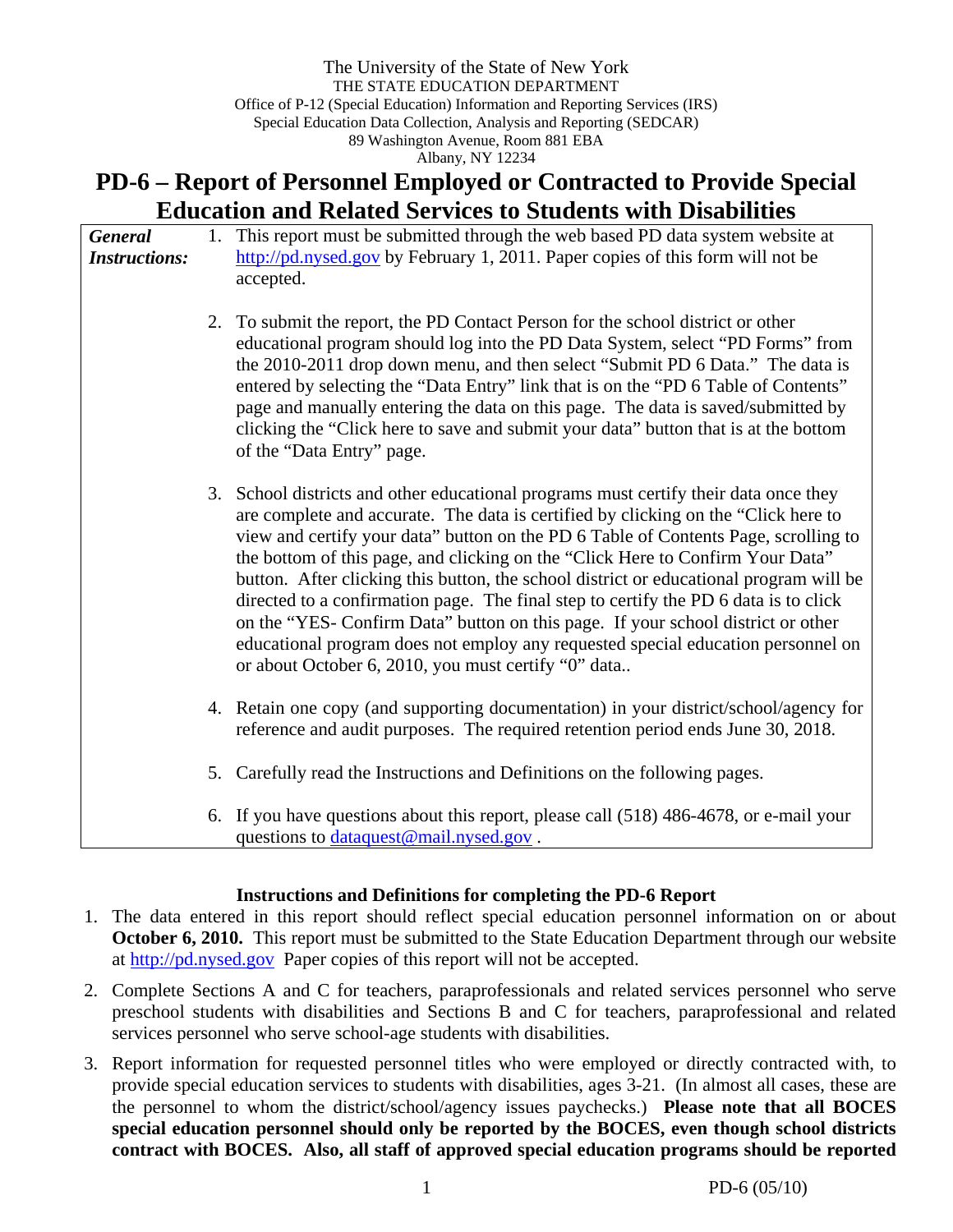**by the approved special education programs and not by schools that contract with the approved special education program for such staff.**

- 4. Report information for special education personnel, regardless of funding source (i.e., Part B of IDEA (federal), State or local).
- 5. Do *not* report personnel providing special education and related services to children from birth to age two.
- 6. Full-Time Equivalency (FTE) is the numeric representation of the extent to which personnel are employed. A full-time teacher should be reported as 1.00 FTE. A part-time teacher working four hours per day (in a six hour day) would be calculated as .67 FTE. For staff who are employed on a per diem or hourly basis as needed during the year, provide the best estimation of their need over a one-year period by adding the total number of hours or days employed and divided by the number of hours or days that would constitute full-time employment for such staff.
- 7. For personnel who are certified/licensed in more than one area, and provide services to students in more than one area, pro-rate their FTE for each area in which they provide services, so that the total FTE reflects their actual FTE of employment.
- 8. Report the FTE number of personnel in the "Not Fully Certified" column if the position is needed to meet the identified needs of students with disabilities, but because appropriately certified staff are not available to fill the position, it is filled temporarily with not fully or appropriately certified personnel. Include in this column, long-term substitutes who lack the required certification for the specified title.
- 9. If you have any questions, please contact the Strategic Evaluation Data Collection, Analysis and Reporting (SEDCAR) unit by telephoning (518) 486-4678. You may also e-mail your questions to dataquest@mail.nysed.gov .

#### **Specific Instructions, Section A**

**Line 1**: **Special Education Teachers of Preschool Students with Disabilities**: Report the FTE of the number of teachers employed or contracted to provide special education services to preschool children with disabilities in Columns A, B or D, based on their certification status. Definitions of Columns A, B and D are provided in the table below. Special Education Teachers of Preschool Students with Disabilities include the following certification titles:

Teacher of Special Education; Teacher of Special Education-Bilingual; Teacher of Students with Disabilities, Birth to Grade 2; Teacher of Students with Disabilities, Birth to Grade 2-Bilingual; Teacher of the Speech and Hearing Handicapped (Certified Only); Teacher of the Speech and Hearing Handicapped (Certified Only)-Bilingual; Teacher of Speech and Language Disabilities (all grades) (Certified Only); Teacher of Speech and Language Disabilities (all grades) (Certified Only) – Bilingual; Teacher of the Deaf and Hearing Impaired; Teacher of the Deaf and Hearing Impaired-Bilingual; Teacher of Deaf and Hard of Hearing (all grades); Teacher of Deaf and Hard of Hearing (all grades)-Bilingual; Teacher of the Blind and Partially Sighted; Teacher of the Blind and Partially Sighted-Bilingual; Teacher of the Blind and Visually Impaired (all grades); and Teacher of the Blind and Visually Impaired (all grades) Bilingual.

**Do not** include the following titles in Sections A or B; Include them in Section C only: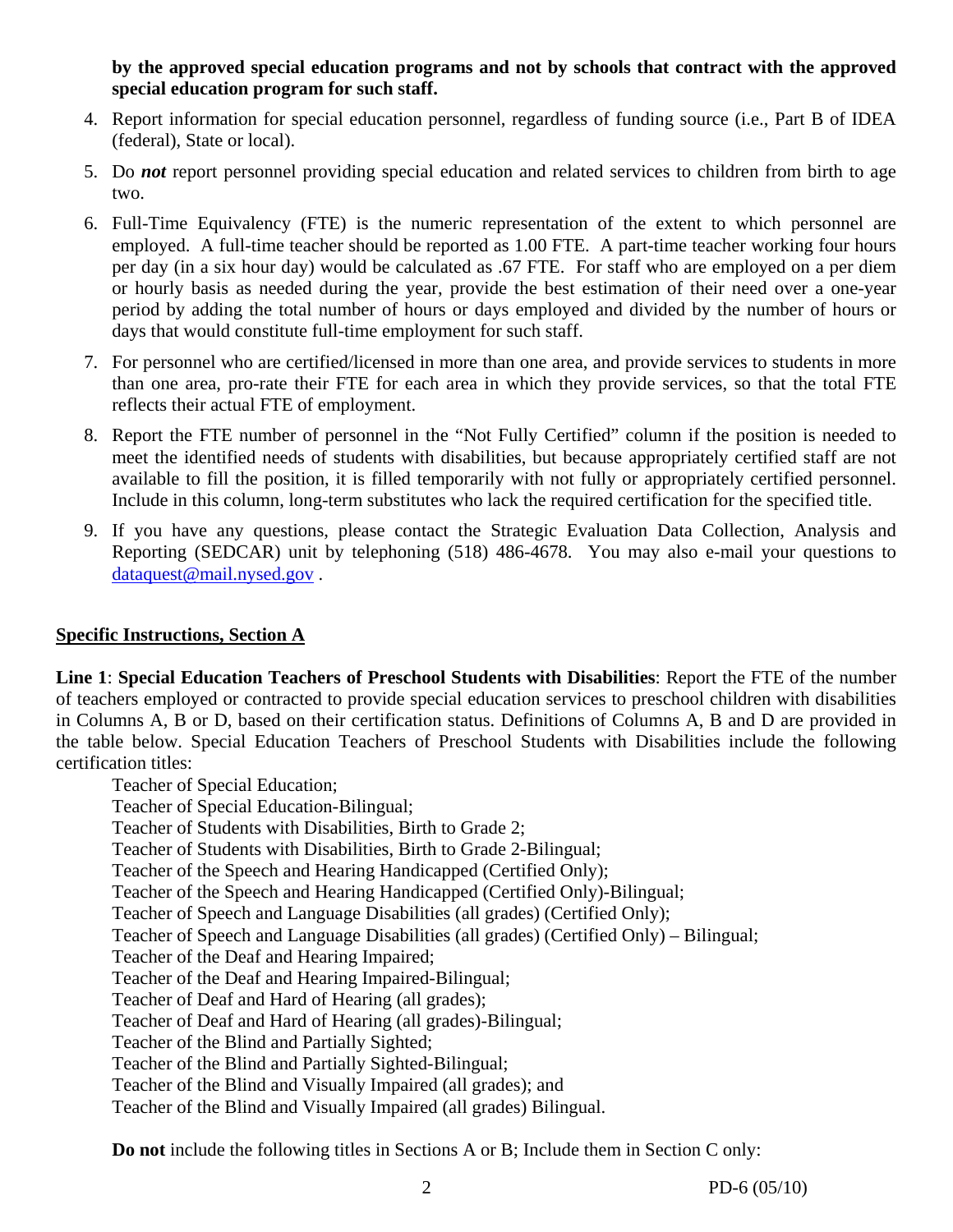Teacher of the Speech and Hearing Handicapped (with SLP License); Teacher of the Speech and Hearing Handicapped (with SLP License)-Bilingual; Teacher of Speech and Language Disabilities (all grades) (with SLP License); and Teacher of Speech and Language Disabilities (all grades) (with SLP License)-Bilingual.

**Line 2**: **Special Education Paraprofessional for Preschool Students with Disabilities:** Report the FTE of the number of paraprofessional (including bilingual teaching assistants) employed or contracted to provide services to preschool students with disabilities in Columns C or D, based on their certification status. Definitions of Columns C and D are provided in the table below.

#### **Specific Instructions, Section B**

**Line 1: Special Education Teachers of School-age Students with Disabilities:** Report the FTE of the number of teachers employed or contracted to provide special education services to school-age students with disabilities in Columns A, B or D, based on their certification status. Definitions of Columns A, B and D are provided in the table below. Special Education Teachers of School-age Students with Disabilities include the following certification titles:

Teacher of Special Education; Teacher of Special Education-Bilingual; Teacher of Students with Disabilities (birth–grade 2); Teacher of Students with Disabilities (birth–grade 2)-Bilingual; Teacher of Students with Disabilities (grades 1-6); Teacher of Students with Disabilities (grades 1-6)-Bilingual; Teacher of Students with Disabilities (grades 5-9) Content Specialist; Teacher of Students with Disabilities (grades 5-9) Content Specialist-Bilingual; Teacher of Students with Disabilities (grades 5-9) Generalist; Teacher of Students with Disabilities (grades 5-9) Generalist-Bilingual; Teacher of Students with Disabilities (grades 7-12) Content Specialist; Teacher of Students with Disabilities (grades 7-12)-Content Specialist-Bilingual; Teacher of the Speech and Hearing Handicapped (Certified Only); Teacher of the Speech and Hearing Handicapped (Certified Only)-Bilingual; Teacher of Speech and Language Disabilities (all grades) (Certified Only); Teacher of Speech and Language Disabilities (all grades) (Certified Only)-Bilingual; Teacher of the Deaf and Hearing Impaired; Teacher of the Deaf and Hearing Impaired-Bilingual; Teacher of the Deaf and Hard of Hearing (all grades; Teacher of the Deaf and Hard of Hearing (all grades)-Bilingual; Teacher of the Blind and Partially Sighted; Teacher of the Blind and Partially Sighted-Bilingual; Teacher of the Blind and Visually Impaired (all grades); and Teacher of the Blind and Visually Impaired (all grades)-Bilingual;

**Do not** include the following titles in Sections A or B; Include them in Section C only: Teacher of the Speech and Hearing Handicapped (with SLP License); Teacher of the Speech and Hearing Handicapped (with SLP License)-Bilingual; Teacher of Speech and Language Disabilities (all grades) (with SLP License); and Teacher of Speech and Language Disabilities (all grades) (with SLP License)-Bilingual.

**Line 2**: **Special Education Paraprofessionals for School-age Students with Disabilities:** Report the FTE of the number of paraprofessionals (including bilingual paraprofessionals) employed by the school or contracted to provide services to school-age students with disabilities in Columns C or D, based on their certification status. Definitions of Columns C and D are provided in the table below. In Column E, provide the FTE of a subset of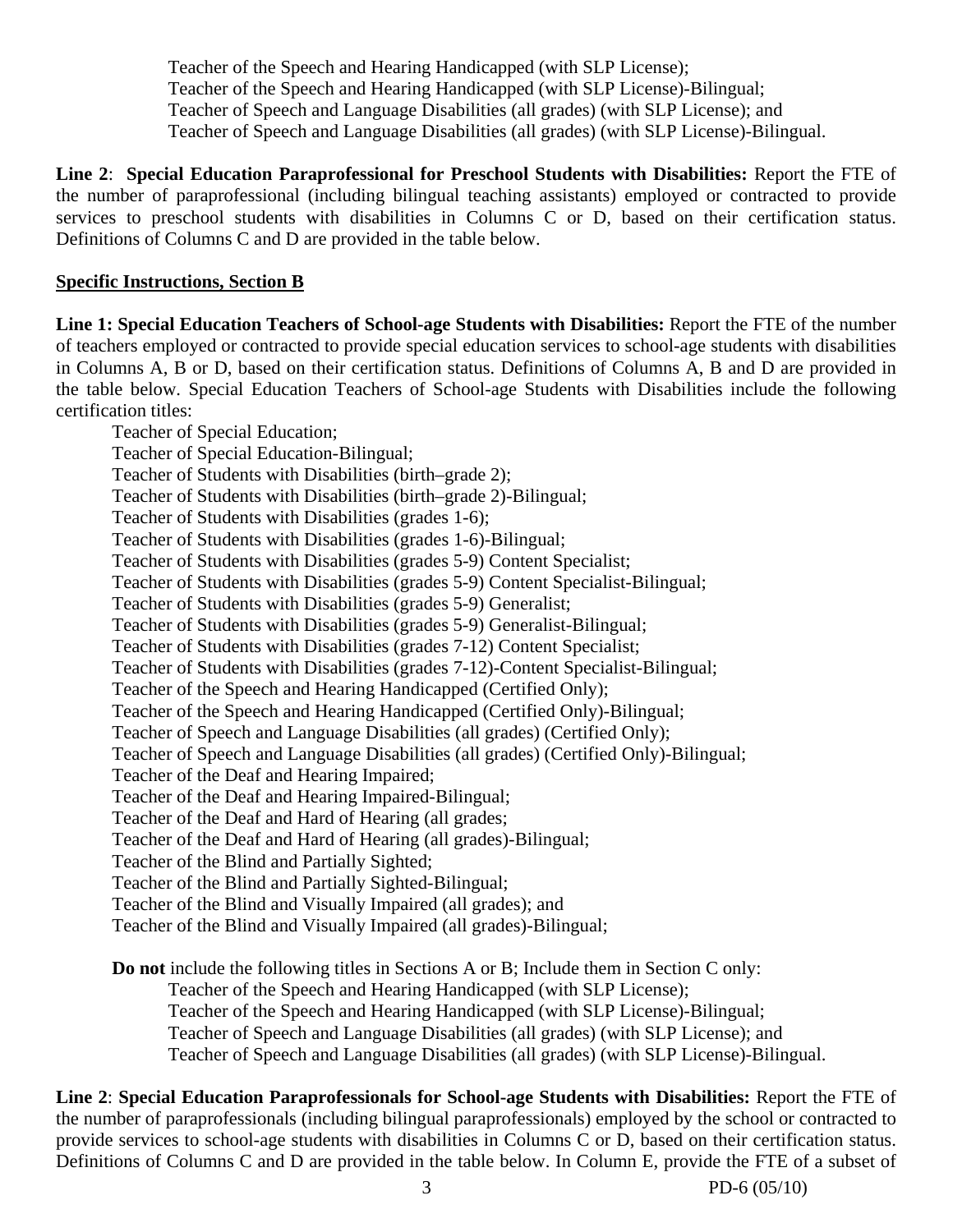paraprofessionals reported in Column C who are "qualified" according to the NCLB definition of "qualified". See definition of Column F and resources for determining if paraprofessionals are "qualified" in the table below.

#### **Specific Instructions, Section C**

## **All definitions included in section C are based on 34 CFR 300.34, unless otherwise noted.**

- Line 1: Report an unduplicated count of the number of FTE audiologists who provide the following services to children with disabilities:
	- (a) "Identification of children with hearing loss;
	- (b) Determination of the range, nature, and degree of hearing loss, including referral for medical or other professional attention for the habilitation of hearing;
	- (c) Provision of habilitative activities, such as language habilitation, auditory training, speech reading (lip-reading), hearing evaluation, and speech conservation;
	- (d) Creation and administration of programs for prevention of hearing loss;
	- (e) Counseling and guidance of children, parents, and teachers regarding hearing loss; and
	- (f) Determination of the children's needs for group and individual amplification, selecting and fitting an appropriate aid, and evaluating the effectiveness of amplification."
- **Line 2:** Report an unduplicated count of the number of FTE Teachers of Speech and Hearing Handicapped with SLP License and Teachers of Speech and Language Disabilities with SLP License, including these titles with the bilingual extension. These speech and language pathologists provide the following services to students with disabilities:
	- (i) "Identification of children with speech or language impairments;
	- (ii) Diagnosis and appraisal of specific speech or language impairments;
	- (iii) Referral for medical or other professional attention necessary for the habilitation of speech or language impairments;
	- (iv) Provision of speech and language services for the habilitation or prevention of communicative impairments; and
	- (v) Counseling and guidance of parents, children, and teachers regarding speech and language impairments."
	- **Do not** include speech teachers who do not have a SLP license in Section C. These teachers should be reported in Sections A and B only.

#### **Include the following titles in Section C only, not in Sections A and B:**

Teacher of the Speech and Hearing Handicapped (with SLP License); Teacher of the Speech and Hearing Handicapped (with SLP License)-Bilingual; Teacher of Speech and Language Disabilities (all grades) (with SLP License); and Teacher of Speech and Language Disabilities (all grades) (with SLP License)-Bilingual.

- Line 3: Report an unduplicated count of the number of FTE interpreters who provide services, as used with respect to children who are deaf or hard of hearing, including oral transliteration services, cued language transliteration services, and sign language interpreting services.
- **Line 4:** Report an unduplicated count of the number of FTE psychologists who provide the following services to students with disabilities: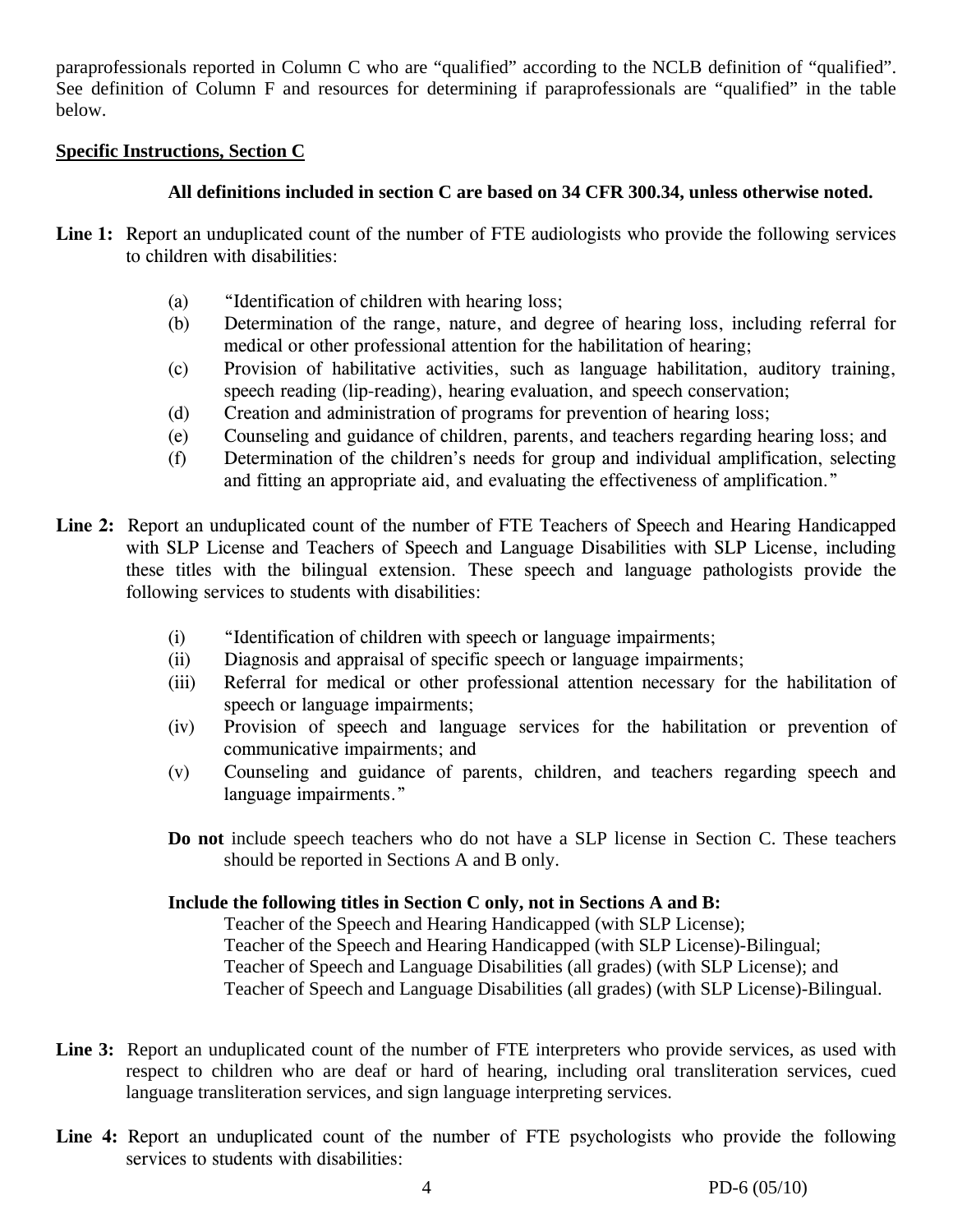- (i) "Administering psychological and educational tests, and other assessment procedures;
- (ii) Interpreting assessment results;
- (iii) Obtaining, integrating, and interpreting information about child behavior and conditions relating to learning;
- (iv) Consulting with other staff members in planning school programs to meet the special needs of children as indicated by psychological tests, interviews, and behavioral evaluations;
- (v) Planning and managing a program of psychological services, including psychological counseling for children and parents; and
- (vi) Assisting in developing positive behavioral intervention strategies."

**Note: For reporting psychologists whose service time is divided between students with disabilities and students in the general population, base the FTE on only the percentage of time the psychologist works specifically with students receiving (or being evaluated for) special education and related services.** 

- Line 5: Report an unduplicated count of the number of FTE occupational therapists who provide the following services to students with disabilities:
	- (i) "Improving, developing or restoring functions impaired or lost through illness, injury, or deprivation;
	- (ii) Improving ability to perform tasks for independent functioning if functions are impaired or lost; and
	- (iii) Preventing, through early intervention, initial or further impairment or loss of function."
- **Line 6:** Report an unduplicated count of the number of FTE physical therapists<sup>1</sup> who provide the following services to students with disabilities:
	- (i) Screening, evaluation, and assessment of children ". . . to identify movement dysfunction;
	- (ii) Obtaining, interpreting, and integrating information appropriate to program planning to prevent, alleviate, or compensate for movement dysfunction and related functional problems; and
	- (iii) Providing individual and group services or treatment to prevent, alleviate, or compensate for movement dysfunction and related functional problems."
- Line 7: Report an unduplicated count of the number of FTE physical education teachers and recreation and therapeutic recreation specialists.

Include physical education teachers who provide special physical education, adaptive physical education, movement education, or motor development to children and youth with disabilities. Include recreation and therapeutic recreation specialists who provide the following:

- (i) "Assessment of leisure function;
- (ii) Therapeutic recreation services;
- (iii) Recreation programs in schools and community agencies; and
- (iv) Leisure education."

 $\overline{a}$ <sup>1</sup> 34 Code of Federal Regulations  $§ 303.12(d)(9)$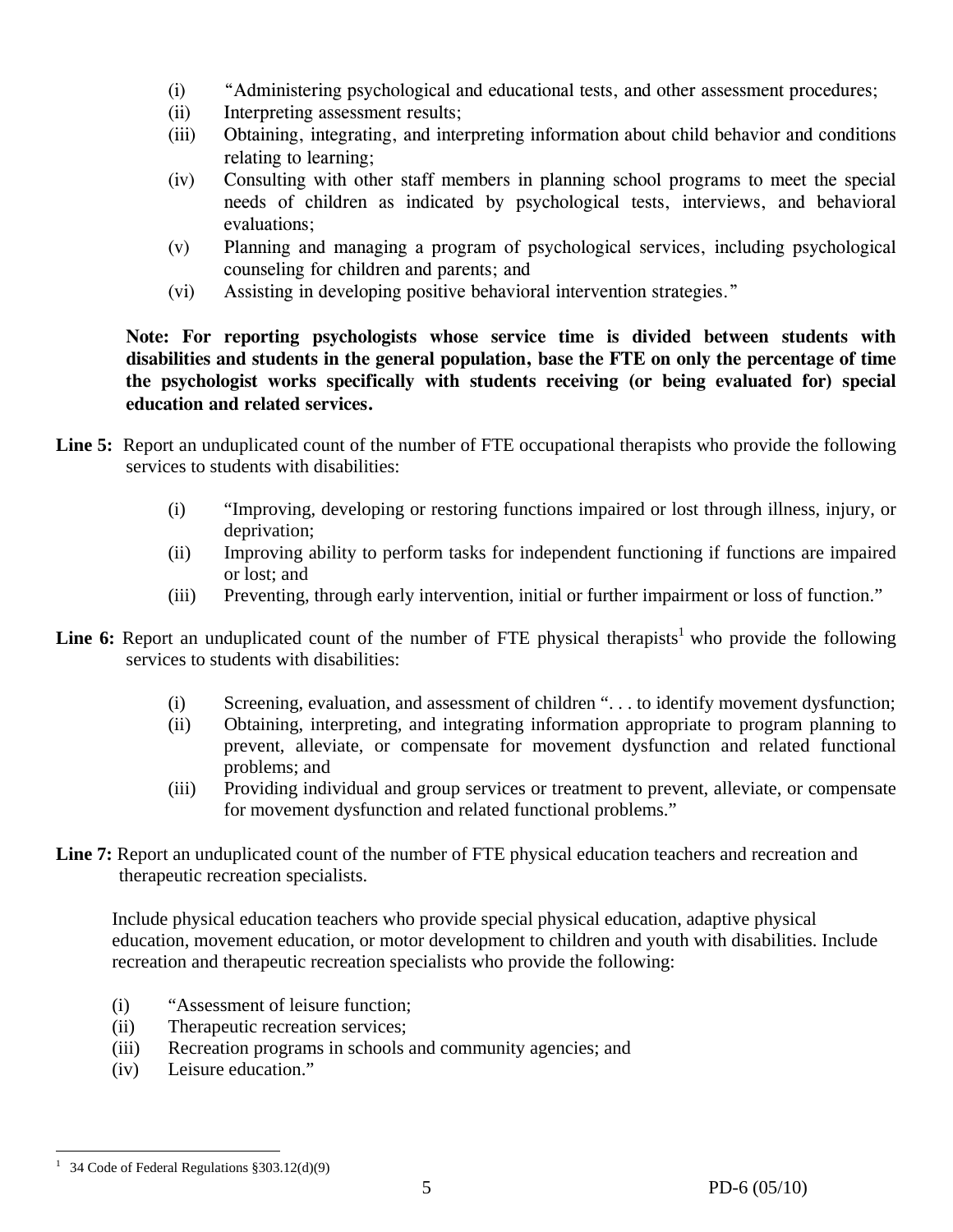- Line 8: Report an unduplicated count of the number of FTE social workers who provide the following services to children with disabilities:
	- (i) "Preparing a social or developmental history on a child with a disability;
	- (ii) Group and individual counseling with the child and family;
	- (iii) Working in partnership with parents and others on those problems in a child's living situation (home, school, and community) that affect the child's adjustment in school;
	- (iv) Mobilizing school and community resources to enable the child to learn as effectively as possible in his or her educational program; and
	- (v) Assisting in developing positive behavioral intervention strategies."

## **Note: For reporting social workers whose service time is divided between students with disabilities and students in the general population, base the reported FTE on only the percentage of time the social worker works specifically with students receiving special education and related services.**

- Line 9: Report an unduplicated count of the number of FTE personnel providing medical/nursing services<sup>2</sup>. Include medical services for diagnostic and evaluation purposes provided to determine whether a child has a disability and the nature and extent of the special education and related services that the child needs. Also include personnel who provide nursing services designed to enable a child with a disability to receive FAPE as described in the child's IEP, with the exception of services related to medical devices that are surgically implanted (e.g., cochlear implants).
- Line 10: Report an unduplicated count of the number of FTE guidance counselors and rehabilitation counselors.

Guidance counselors<sup>3</sup> are professionals who guide "individuals, families, groups, and communities by assisting them in problem solving, decision making, discovering meaning, and articulating goals related to personal, educational and career development."

Note: For reporting counselors whose service time is divided between students with disabilities and students in the general population, base the FTE on only the percentage of time the counselor works specifically with students receiving special education and related services.

 Include rehabilitation counselors who provide services in individual or group sessions that focus specifically on career development, employment preparation, achieving independence, and integration in the workplace and community of a student with a disability. The term also includes vocational rehabilitation services provided to a student with disabilities by vocational rehabilitation programs funded under the Rehabilitation Act of 1973, as amended.

- Line 11: Report an unduplicated count of the number of FTE personnel providing orientation and mobility services including:
	- (i) "Services provided to blind or visually impaired students to enable those students to attain systematic orientation to and safe movement within their environments in school, home, and community;" and
	- (ii) Teaching students the following, as appropriate:
		- (A) "Spatial and environmental concepts and use of information received by the senses (such as sound, temperature and vibrations) to establish, maintain, or regain orientation and line of travel (e.g., using sound at a traffic light to cross the street);

 $\overline{a}$ 2 Definition adapted from 20 U.S.C. Section 1401(26).

<sup>3</sup> Nonregulatory definition adapted from NCES - Staff Data Handbook: Elementary, Secondary, and Early Childhood Education, 1995.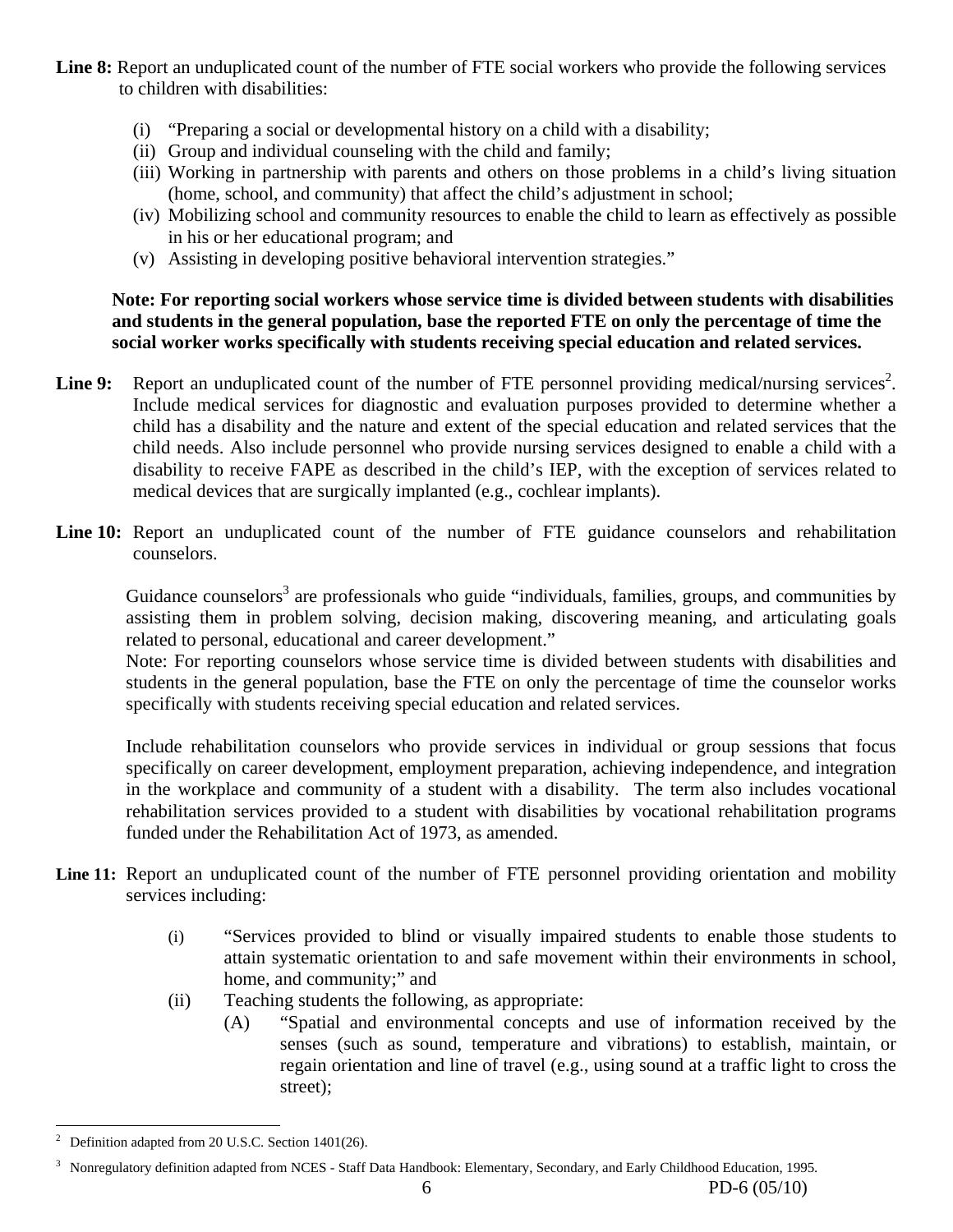- (B) To use the long cane to supplement visual travel skills or as a tool for safely negotiating the environment for students with no available travel vision;
- (C) To understand and use remaining vision and distance low vision aids; and (D) Other concepts, techniques, and tools."
- Other concepts, techniques, and tools."

| Column      | <b>Item</b>                                                                                                                                            | <b>Definition/Instructions</b>                                                                                                                                                                                                                                                                                                                                                                                                                                                                                                                                                                                                                                                                   |  |  |  |
|-------------|--------------------------------------------------------------------------------------------------------------------------------------------------------|--------------------------------------------------------------------------------------------------------------------------------------------------------------------------------------------------------------------------------------------------------------------------------------------------------------------------------------------------------------------------------------------------------------------------------------------------------------------------------------------------------------------------------------------------------------------------------------------------------------------------------------------------------------------------------------------------|--|--|--|
|             | <b>Permanent</b><br>Certification/<br><b>Licensure or</b><br><b>Professional</b><br><b>Certificate</b>                                                 | Report the FTE number of personnel who have Permanent Certification or<br>Professional Certification, pursuant to sections 80-2 and 80-3 of the<br>Regulations of the Commissioner of Education or the required license, in the<br>specified personnel category. Also report in this column, long-term substitutes<br>who have the required certification.                                                                                                                                                                                                                                                                                                                                       |  |  |  |
| A           |                                                                                                                                                        | Also report in this column, individuals who are "teacher aides" since they are<br>not required to have a credential to serve in this role.                                                                                                                                                                                                                                                                                                                                                                                                                                                                                                                                                       |  |  |  |
|             |                                                                                                                                                        | For questions related to certification requirements, please visit:<br>http://www.highered.nysed.gov/tcert/ or call (518) 474-3901 or send an e-mail<br>message to <b>tcert@mail.nysed.gov</b> .                                                                                                                                                                                                                                                                                                                                                                                                                                                                                                  |  |  |  |
| B           | <b>Provisional</b><br><b>Certification or</b><br><b>Initial</b><br><b>Certificate</b>                                                                  | Report the FTE number of personnel who have Provisional Certification or<br>Initial Certificate, pursuant to sections 80-2 and 80-3 of the Regulations of the<br>Commissioner of Education, in the specified personnel category.<br>The<br>following credentials should also be included in this category: Supplementary<br>Certificates; Transition B Certificates; Internship Certificates; Exchange<br>Permits; and Conditional Initial Certificates.                                                                                                                                                                                                                                         |  |  |  |
| $\mathbf C$ | <b>Temporary</b><br>Licenses,<br><b>Continuing</b><br><b>Certificates or</b><br>Level I, II, III<br><b>or</b><br>Preprofessional<br><b>Certificate</b> | This column is for reporting the number of Paraprofessionals who are "teaching<br>assistants" only. Report individuals in this column regardless of an individual's<br>job title, if an individual's job duties include providing instructional support,<br>the individual is serving as a "teaching assistant" and must be certified (or have<br>met comparable New York City requirements prior to February 2, 2004).<br>Report the number of FTE personnel with a Level I, II, III or Preprofessional<br>Certificate. Also include in this column the FTE number of personnel for whom<br>a temporary license or a continuing certificate has been requested and issued by<br>the Department. |  |  |  |
|             |                                                                                                                                                        | Individuals who are "teacher aides" should be reported in Column A only since<br>they are not required to have a credential for employment.                                                                                                                                                                                                                                                                                                                                                                                                                                                                                                                                                      |  |  |  |
| D           | <b>Not Fully or</b><br><b>Appropriately</b><br><b>Certified</b>                                                                                        | Report the FTE number of personnel in positions that are needed to meet the<br>identified needs of students with disabilities, but because appropriately certified<br>personnel are not available to fill the position, the position is filled temporarily<br>with not fully or appropriately certified personnel. Include in this column,<br>long-term substitutes who lack the required certification for the specified title.<br>Also report in this column paraprofessionals (i.e., teaching assistants) who are<br>not fully certified.                                                                                                                                                     |  |  |  |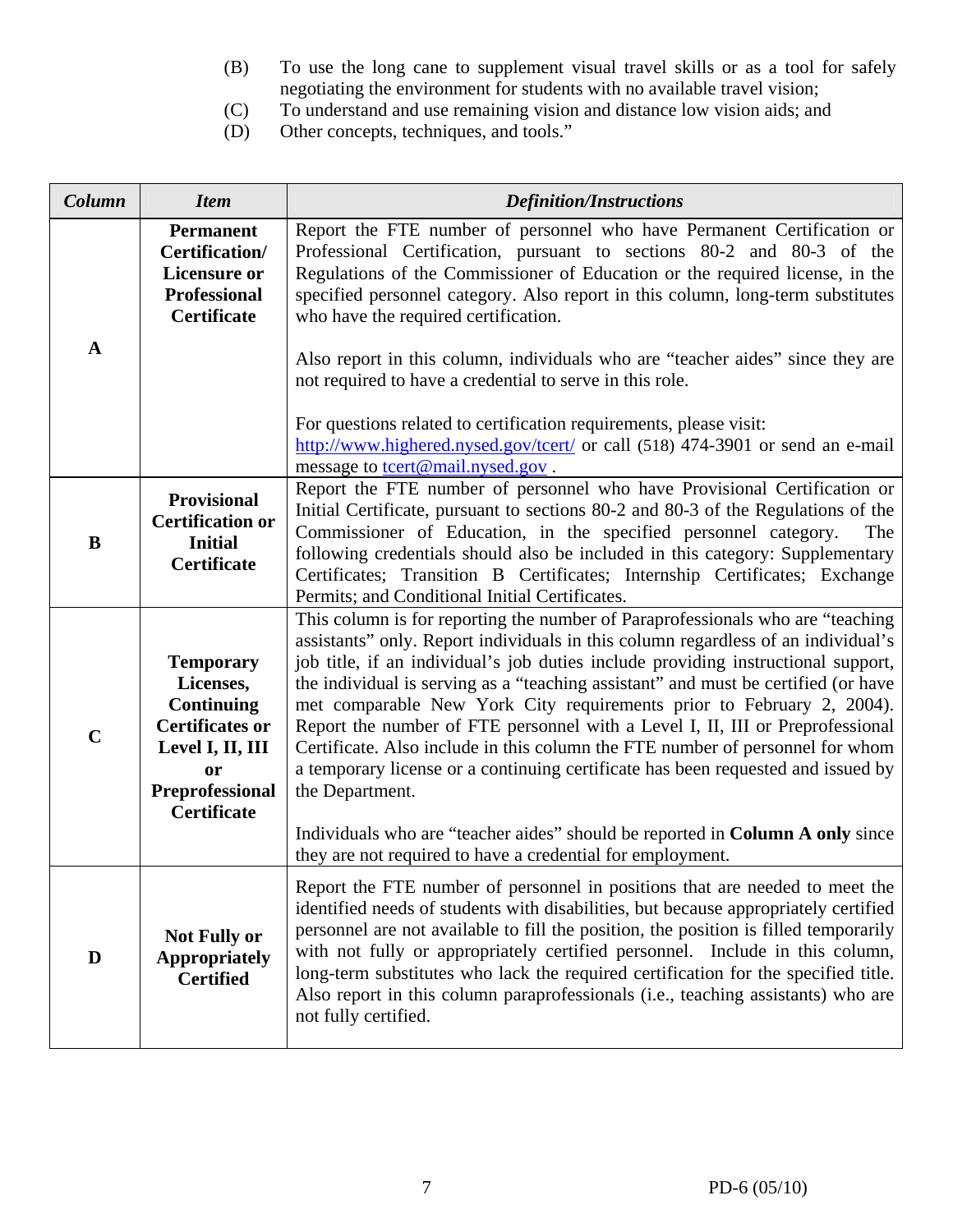| Column      | <b>Item</b>                                                                           | <b>Definition/Instructions</b>                                                                                                                                                                                                                                                                                                                                                                                                                                                                                                                                                                                                                                                                                                                                                                                                                                                                                                                                                                                                                                                                                                                                                                                                                                                                                                                                                                                                                                                                                                                                                                                                      |  |  |  |  |
|-------------|---------------------------------------------------------------------------------------|-------------------------------------------------------------------------------------------------------------------------------------------------------------------------------------------------------------------------------------------------------------------------------------------------------------------------------------------------------------------------------------------------------------------------------------------------------------------------------------------------------------------------------------------------------------------------------------------------------------------------------------------------------------------------------------------------------------------------------------------------------------------------------------------------------------------------------------------------------------------------------------------------------------------------------------------------------------------------------------------------------------------------------------------------------------------------------------------------------------------------------------------------------------------------------------------------------------------------------------------------------------------------------------------------------------------------------------------------------------------------------------------------------------------------------------------------------------------------------------------------------------------------------------------------------------------------------------------------------------------------------------|--|--|--|--|
| E           | <b>Total FTE of</b><br><b>Staff Employed</b>                                          | This item is calculated by adding the numbers of personnel reported in<br>Columns A-D.                                                                                                                                                                                                                                                                                                                                                                                                                                                                                                                                                                                                                                                                                                                                                                                                                                                                                                                                                                                                                                                                                                                                                                                                                                                                                                                                                                                                                                                                                                                                              |  |  |  |  |
| $\mathbf F$ | Paraprofessiona<br>Is who are<br>"Qualified"<br>under NCLB<br>(Subset of<br>Column C) | Of the number of special education paraprofessionals reported in Columns A or<br>C, report the FTE of those paraprofessionals who are "qualified" (as defined in<br>NCLB) and are "working in a program supported by Title I, Part A funds" and<br>are employed by an LEA receiving Title I, Part A funds and:<br>• work in a "targeted assistance school" and are paid with Title I, Part A funds;<br><b>or</b><br>• work in a "school-wide program school"; or<br>• provide instructional support to public school teachers who provide equitable<br>services to eligible private school students.<br>Only public school districts (not including Special Act Schools) and<br>Charter Schools are to report paraprofessionals in this Column.<br>A "qualified" Title I paraprofessional has a high school diploma or a recognized<br>equivalent when hired and meets one of the following (unless covered by an<br>exception):<br>has at least two years of college; or<br>$\bullet$<br>has an associate's or higher degree; or<br>has passed a formal State or local academic assessment.<br>EXCEPTIONS: Title I paraprofessionals need only have a high school<br>diplomas or a recognized equivalent to be "qualified" if their duties<br>consist solely of:<br>translating from languages other than English to enhance the<br>participation of limited English proficient children in Title I<br>programs; or<br>conducting parental involvement activities.<br>For additional information on "qualified" under NCLB, please see NCLB NYS<br>field memos, which are posted at<br>http://www.highered.nysed.gov/nclbhome.htm. |  |  |  |  |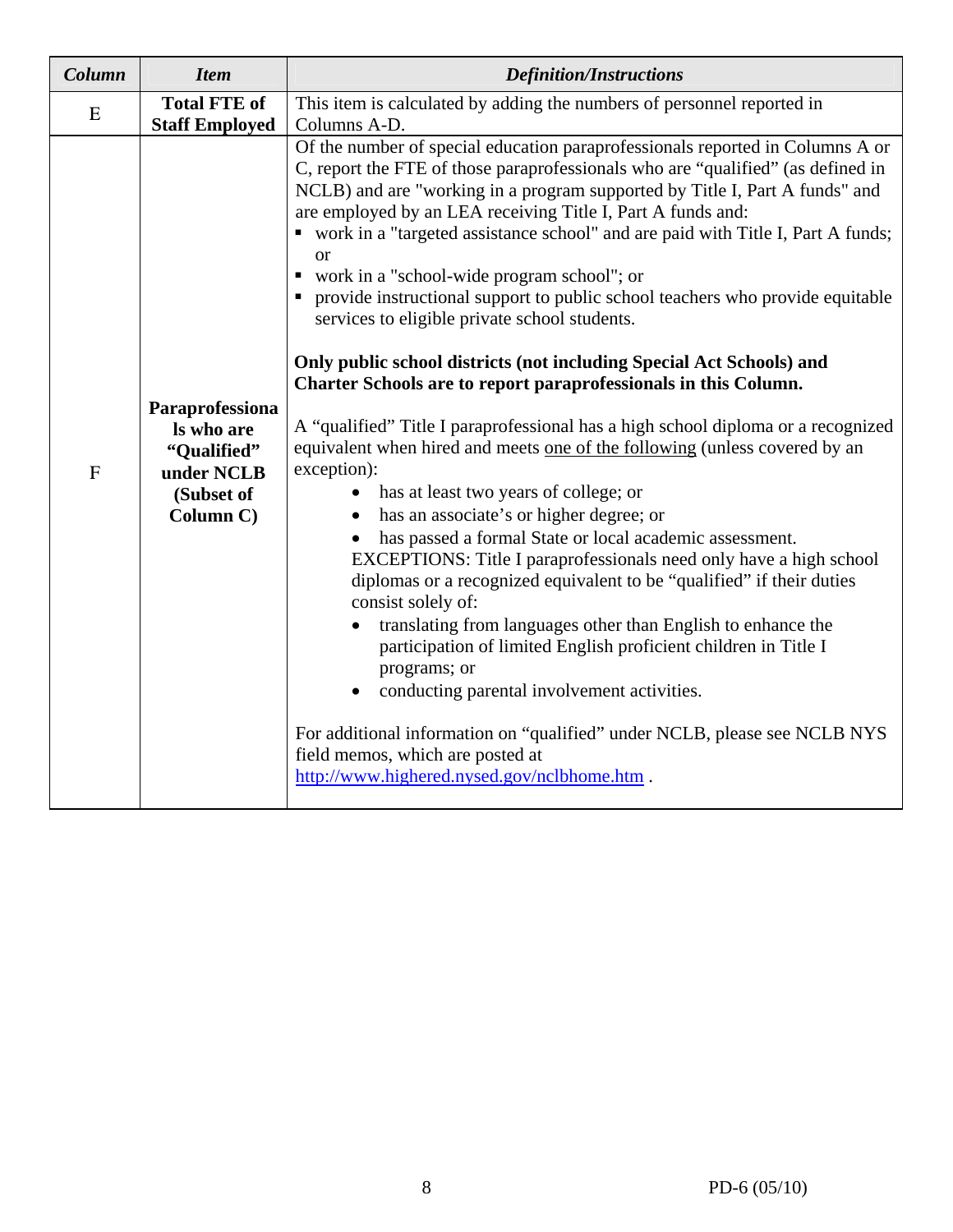#### **Report of Personnel Employed or Needed to Provide Special Education and Related Services to Students with Disabilities on or About October 6, 2010**

## **Section A: Teachers and Paraprofessionals for Preschool Students with Disabilities**

Directions: Report the full time equivalent (FTE) numbers of special education teachers and paraprofessionals (teacher aides and teaching assistants) employed or contracted to provide services to preschool children with disabilities on or around **October 6, 2010**. Please see definition of each line and column beginning on page 2.

**Note:** Public school districts, Special Act school districts, Charter Schools, BOCES and State-operated schools (Rome and Batavia) will NOT complete line 01 since they will provide these data through the BEDS personnel forms for teachers. **All schools and programs must complete line 02.**

| Personnel |                                          | <b>Employed or Contracted</b> |                     |                                     |               |             |  |  |  |
|-----------|------------------------------------------|-------------------------------|---------------------|-------------------------------------|---------------|-------------|--|--|--|
|           |                                          |                               |                     |                                     |               |             |  |  |  |
|           |                                          | Permanent                     | Provisional         | Temporary Licenses, Continuing      | Not Fully or  | Total       |  |  |  |
|           | <b>Certification/License/Position</b>    | Certification/Licensure       | Certification or    | Certificates or Level I, II, III or | Appropriately | $(A+B+C+D)$ |  |  |  |
|           |                                          | or Professional               | Initial Certificate | Pre-professional Certificate        | Certified     |             |  |  |  |
|           |                                          | Certificate                   |                     |                                     |               |             |  |  |  |
| 01        | Special Education Teachers for Preschool |                               |                     |                                     |               |             |  |  |  |
|           | <b>Students with Disabilities</b>        |                               |                     |                                     |               |             |  |  |  |
| 02        | Special Education Paraprofessionals for  |                               |                     |                                     |               |             |  |  |  |
|           | Preschool Students with Disabilities*    |                               |                     |                                     |               |             |  |  |  |

**\***Report "teacher aides" under column A, report "teaching assistants" under Columns C or D.

## **Section B: Teachers and Paraprofessionals for School-Age Students with Disabilities**

Directions: Report the full time equivalent (FTE) numbers of special education teachers and paraprofessionals (teacher aides and teaching assistants) employed or contracted to provide services to school-age students with disabilities on or around **October 6, 2010**. Please see definition of each line and column beginning on page 2.

**Note:** Public school districts, Special Act school districts, Charter Schools, BOCES and State-operated schools (Rome and Batavia) will NOT complete line 01 since they will provide these data through the BEDS personnel forms for teachers. **All schools and programs must complete line 02.**

| <b>Personnel</b> |                                                                                      | <b>Employed or Contracted</b>                                              |                                                           |                                                                                                                  |                                            |                      |                                                                                        |  |
|------------------|--------------------------------------------------------------------------------------|----------------------------------------------------------------------------|-----------------------------------------------------------|------------------------------------------------------------------------------------------------------------------|--------------------------------------------|----------------------|----------------------------------------------------------------------------------------|--|
|                  |                                                                                      |                                                                            |                                                           |                                                                                                                  |                                            |                      |                                                                                        |  |
|                  | <b>Certification/License/Position</b>                                                | Permanent<br>Certification/<br>Licensure or<br>Professional<br>Certificate | Provisional<br>Certification or<br>Initial<br>Certificate | Temporary Licenses,<br><b>Continuing Certificates</b><br>or Level I, II, III or Pre-<br>professional Certificate | Not Fully or<br>Appropriately<br>Certified | Total<br>$(A+B+C+D)$ | Paraprofessionals who are<br>"Qualified" under NCLB<br>(Subset of Columns A plus<br>C) |  |
| 01               | Special<br>Education<br>Teachers<br>for<br>School-Age Students with Disabilities     |                                                                            |                                                           |                                                                                                                  |                                            |                      |                                                                                        |  |
| 02               | Special Education Paraprofessionals<br>for School-Age Students with<br>Disabilities* |                                                                            |                                                           |                                                                                                                  |                                            |                      |                                                                                        |  |

\*Report "teacher aides" under Column A, report "teaching assistants" under Columns C or D.